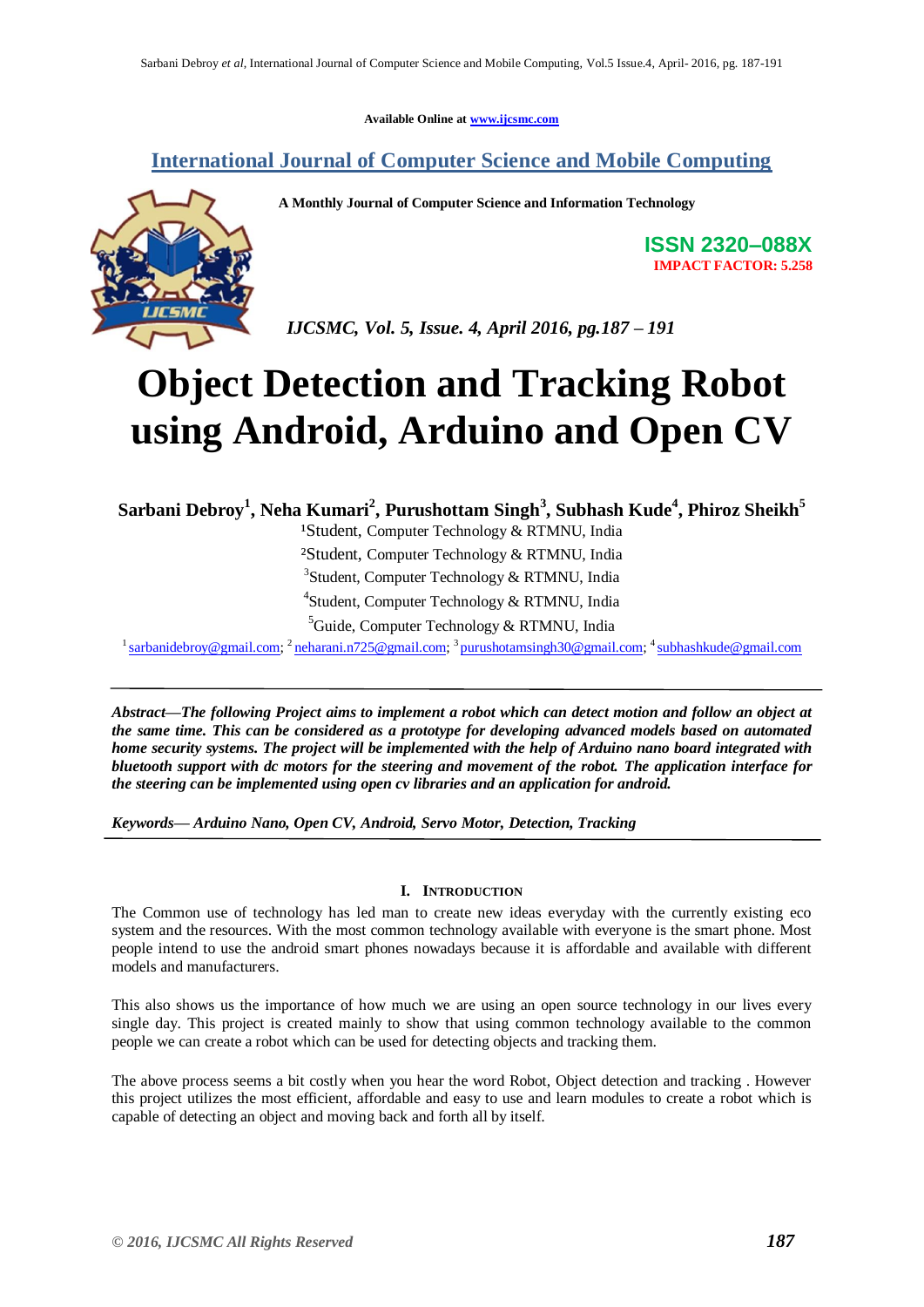The common idea is to create an android application which is built using the native java language and uses libraries given by Open Computer Vision, Or Open CV. These libraries provide a wide variety of modules which are integrated into the application to implement object detection and tracking in real time.

Secondly comes the hardware components which are commonly found in a lot of electronic shops as well as with online retailers. We use an Arduino Nano which is efficient, Portable and easily affordable among most Arduino boards available. An Arduino is an open source Micro controller board which can be programmed according to the programmer or user's necessity. We use the Nano with a Blue tooth module which will pair the Android device containing the application. Once paired, a camera interface on the phone becomes the eyes and the brain of the entire robot, and basically the other wheels and motors become its body parts.

#### **II. LITERATURE REVIEW**

Most of the robots created nowadays are using complex hardware which are non user friendly and considerably costly.

1 Android Application Development - Yevheniy Dzezhyts (Business Information Technology) 2013 depicts "Nowadays, the gadgets are rolling the world. Many people cannot imagine even one day without their favorite mobile device. We use them for everything: find information, stay connected with our friends and families, find the way around, decide what to do, and many other things. But very often we come to the point when we would like to have an application for particular situation or for certain need, but there is no such one. Developing of an application usually takes lots of time and needs professional knowledge of software. And then as people do not find the application they tend to wait until somebody is developing one, or they have to go to the web and ask people to implement their ideas. On different forums there are tons of brilliant ideas but they will wait until developers will see them. On the other hand there are lots of enthusiastic developers who are looking for ideas to implement them. "

2: Wiradani, Md Ali (2010) Motion Tracking System Using Computer Vision With Opencv Source Software. Project Report. UTeM, Melaka, Malaysia.

"Nowadays motion tracking widely used for some field, especially autonomous field. The motion tracking also has been used for securities. At the Oversea for example United States of America use the motion tracking in army usage. This project purpose is to do the motion tracking using the OpenCV software. The motion tracking is the camera will detect and track the object movement. This project will include the research for the related previous work as a reference to done the motion tracking method. The related previous work will cover in the literature review, the method used are research based on the scopes of this project. This scopes project is only cover the color based, optical flow and feature extraction image processing technique. The methodology chooses for this motion tracking use is edge detection under the optical flow technique and the color based will used the segmentation technique. The methodology chooses is based on the research has been done and the techniques is efficiencies and many of the work done by using this techniques."

#### **III.PROPOSED PLAN**

#### *A. Architecture*

In the following diagrammatic architecture we use an Arduino Nano Board to an L298 Motor driver shield which is connected to two motors namely left and right. There is a bluetooth module mounted on the Arduino nano which enables a user to connect a smart phone with the Open cv application installed on it.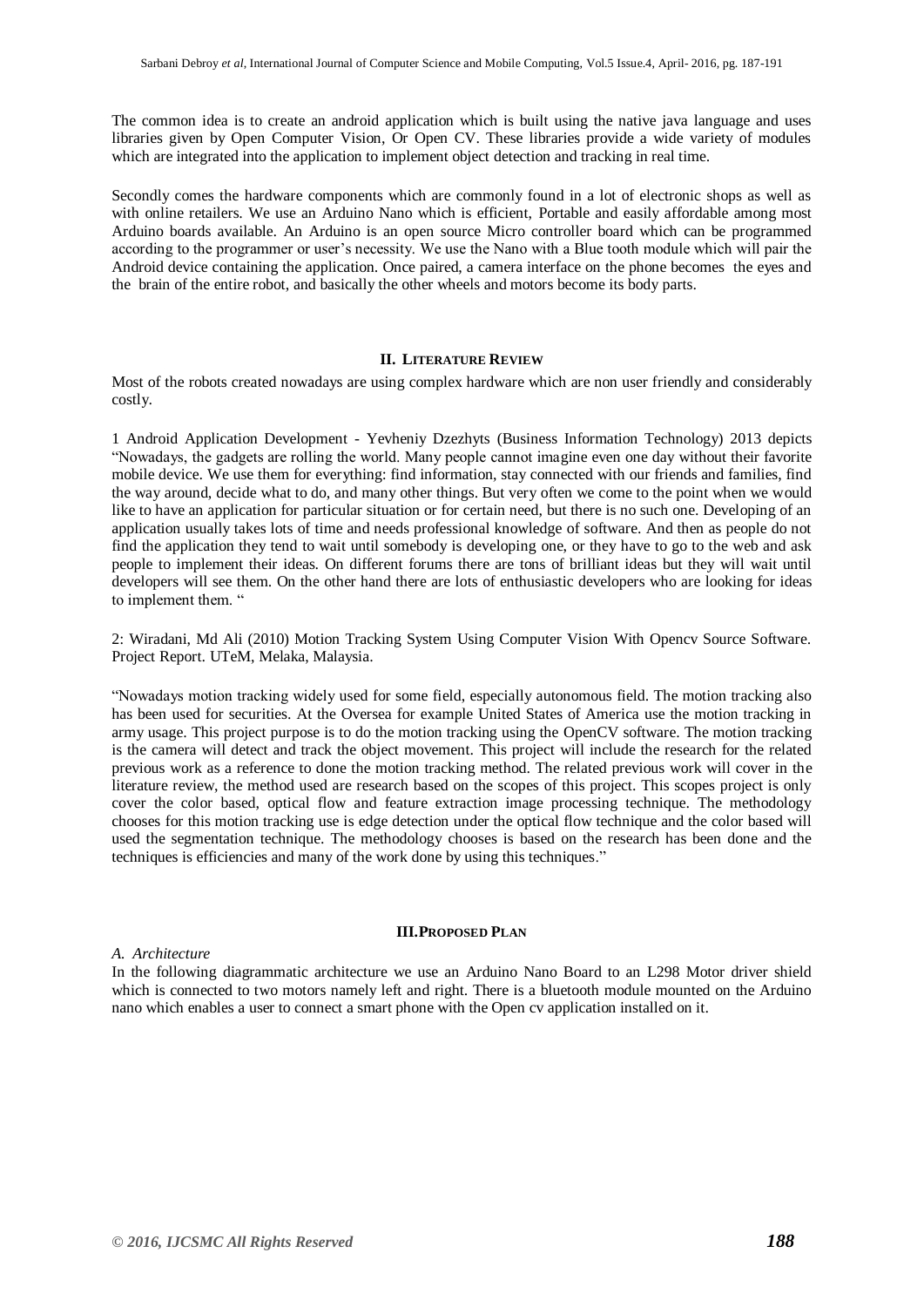



Fig.1 System Architecture

*1. Pairing the Blue tooth device with the android smart phoneThe Bluetooth module mounted onto the robot is turned on, and concurrently the bluetooth of the phone is turned on to scan and pair the nearby devices, this scanning is done by opening the application which is developed for object detection and tracking .*

| Vodafone IN E <b>Q M</b> E      | <b>Paired Devices</b>                                                        | $-0.5$ $-4$ $+11:57$<br>□             | Vodafone IN # 3 4 M E | <b>Paired Devices</b>                                   | $+2.57$<br>$\Box$   |  |
|---------------------------------|------------------------------------------------------------------------------|---------------------------------------|-----------------------|---------------------------------------------------------|---------------------|--|
|                                 | An app wants to turn on Bluetooth.<br><b>DENY</b><br><b>ALLOW</b>            | $\mathbf{r}$<br>$\circ$               |                       | Turning on Bluetooth                                    | $\circ$             |  |
| <b>KK HELP</b><br><b>SEARCH</b> |                                                                              | ◁<br><b>CONNECT</b>                   | << HELP               | <b>SEARCH</b>                                           | △<br><b>CONNECT</b> |  |
|                                 | Vodafone IN E Q<br>GT-S5282<br>5C:3C:27:B6:9E:F1<br>HTC Desire 816G dual sim | <b>Paired Devices</b>                 |                       | $\sqrt[3]{10^{-5} + 4}$ = 11:58<br>$\overline{\square}$ |                     |  |
| 13                              | B4:CE:F6:CF:78:93                                                            | <b>Bluetooth Enabled successfully</b> |                       | $\circ$<br>$\triangleleft$                              |                     |  |
|                                 | << HELP                                                                      | <b>SEARCH</b>                         | CONNECT               |                                                         |                     |  |

Fig.2 Screenshots for Blue tooth pairing.

#### *2. Detection*

In this module the object is detected by the robot in its camera interface, and it will determine a contour area of the object by tracking down the color and size of the object by the HSV Spectrum analysis module provided by the Open cv libraries inside the android application.

#### *3. Tracking*

In this module the object's distance is calculated and taken as float values and is followed until the object is close enough for the robot to stop tracking. I.e. if it is too close to the object the robot will stop at its current position to avoid collision.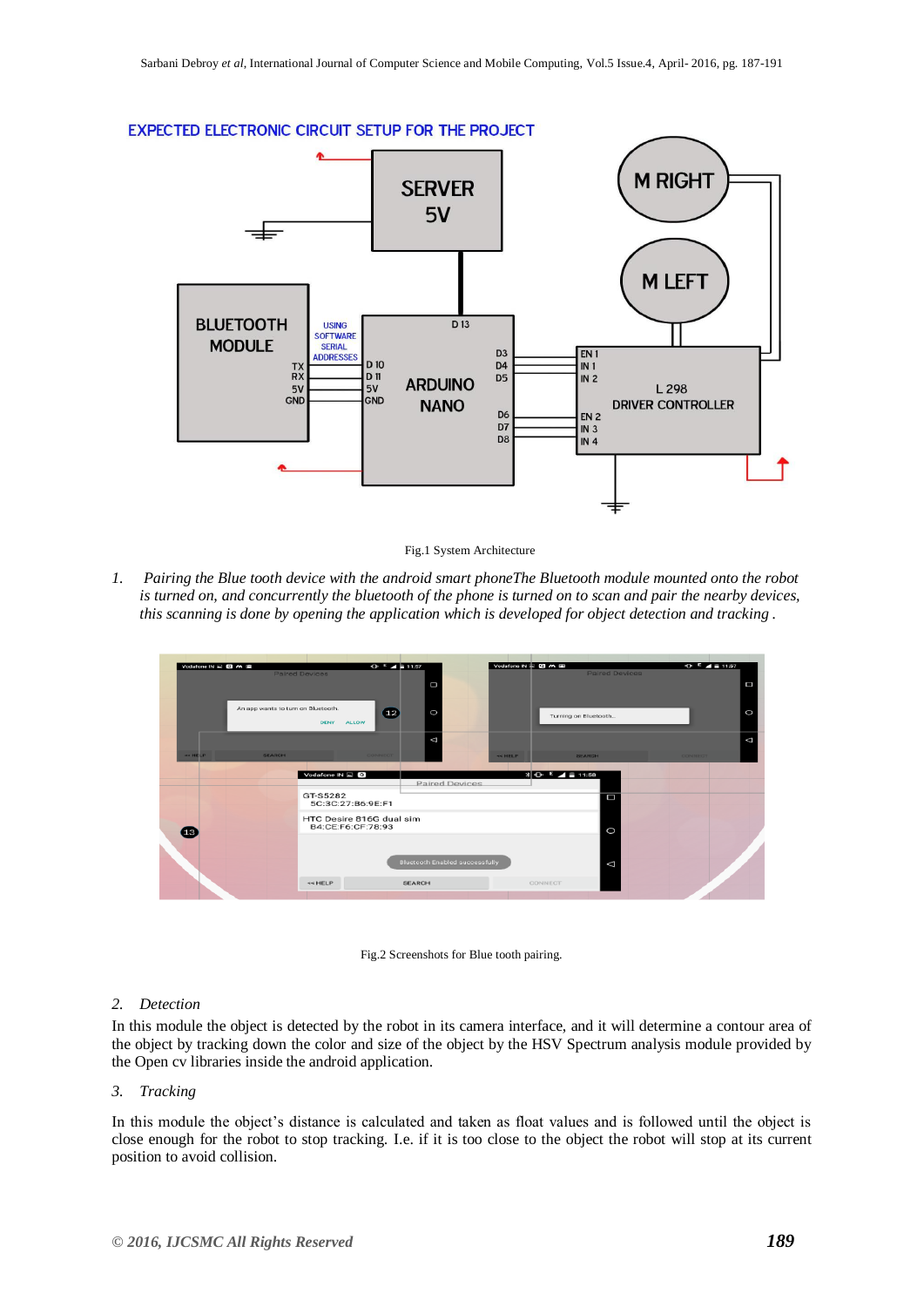#### *4. Object Lost*

This module enables the robot to detect the object as lost. If the object is too fast to track , or it is lost due to unavoidable reasons the robot will stop at its position and make a turn of 360 degrees , indicating the user that the object is no longer under tracking.

#### *5. Multiple Objects On the Screen*

If there are multiple objects on the camera screen, the robot will still be following only the detected object and it will not track any other objects in front of it unless there is a change in the decision by the user. (Ie to track another object)

This is basically achieved because of the Open CV library where a small contour or area of the object to be detected is analyzed by the robot by referring the objects size and color from the HSV color spectrum. However once it has detected the object these contour values are added into an array which is stored in a cache funtion and tracked until another object is given as the newer object to track. The advantage of the cache module here is to preserve the current object and isolate the detection of other unwanted objects which has the same color or size which appears on the camera screen.

```
B. Code for Bluetooth
```
private class SearchDevices extends AsyncTask

<Void, Void, List<BluetoothDevice>>

 $\{$ 

@Override protected List<BluetoothDevice>

doInBackground(Void... params)

{

```
Set<BluetoothDevice> pairedDevices = mBTAdapter.getBondedDevices();
List<BluetoothDevice> listDevices = new ArrayList<BluetoothDevice>();
```
for (BluetoothDevice device : pairedDevices)

```
{
```
listDevices.add(device);

}

return listDevices; }

#### *C. Users of System*

#### 1. *User*

The user just has to mount the phone into the top of the mounting space of the robot. The camera interface opens as soon as the bluetooth devices are paired.

to detect an object, Simply touch on to the object that is displayed in the camera interface of the smartphone mounted on to the phone. The rest of the operation will be automatically done by the robot.

*D.* Advantages

- *1.* Portable, Easy to use and implement
- *2.* Open source and flexible to adapt to new changes and implementations
- *3.* Most traditional Robots intended for tracking and detection are Costly and have bulky Hardware, whereas in our case the robot is built using common electronic components widely available.

#### *E.* Applications

- 1. Covering Harsh Terrains for Research Work
- 2. Home Security and Monitoring
- 3. Open Computer Vision Development and Research on Portable Platforms
- 4. Can be used for Educational purposes in institutions to Teach about Robotics and Open Source Application Development.